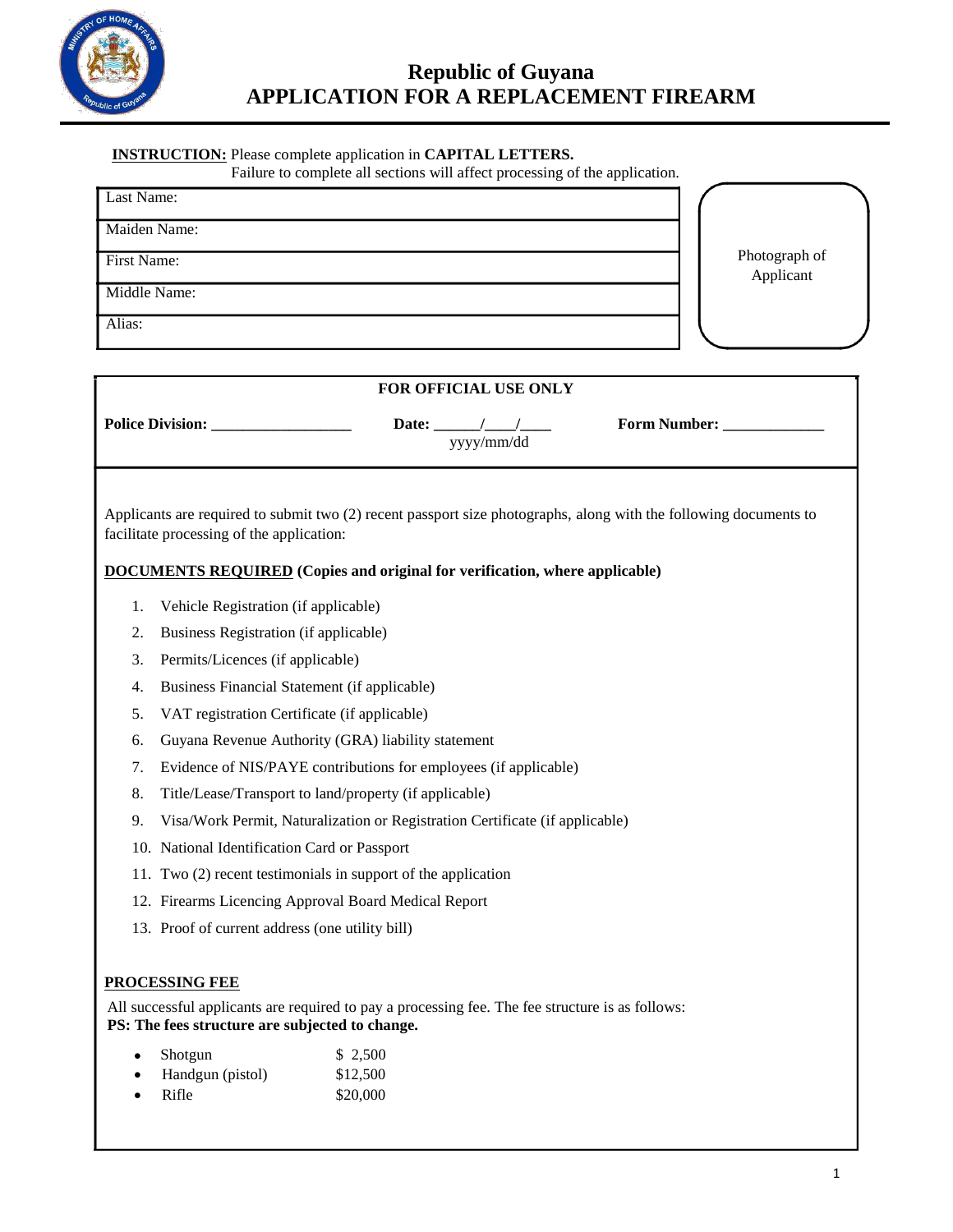### **Application Process for a Firearm Licence**

The process from application to final approval or rejection for a firearm licence is as follows:

- 1. The applicant completes the Firearm Licence Application Form, and submits along with a Medical Report for Firearm Licence, and the required documentation to **ONE** of the following locations:
	- a. The nearest Police Station; or
	- b. The Divisional Commander, Divisional Headquarters; or
	- c. The Commissioner of Police, Police Headquarters, Eve Leary, Georgetown; or
	- d. The Ministry of Home Affairs.
- 2. The applicant will be issued with an acknowledgment letter by the Commissioner of Police.
- 3. The Commissioner of Police will forward the application to the Criminal Investigation Department, Special Branch, and the relevant Divisional Commander, as the case may be for processing to commence.
- 4. During the processing of the application, police officers will visit the residence of the applicant, who will be required to give a statement, and have his/her fingerprints taken.
- 5. The Divisional Commander will verify the information contained in the application, and submit a report to the Commissioner of Police with a recommendation.
- 6. The Criminal Investigation Department and Special Branch will communicate the findings of their investigations to the Commissioner of Police.
- 7. On receipt of the required reports, the Commissioner of Police will forward his findings and recommendation to the Minister of Home Affairs for review by the Firearms Licensing Approval Board.
- 8. The Firearms Licensing Approval Board will review the recommendation of the Commissioner of Police, and make a recommendation to the Minister of Home Affairs.
- 9. The Minister of Home Affairs will grant or withhold his "no objection" to the recommendation of the Firearms Licensing Approval Board.
- 10. The Commissioner of Police will be notified of the outcome of the application.
- 11. The applicant will be notified, in writing, by the Commissioner of Police of the outcome of his/her application.
- 12. Successful applicants will be required to pay a processing fee at the respective Divisional Firearm Registry, following which they will commence the process of purchasing, licensing and uplifting a firearm and ammunition.
- 13. Unsuccessful applicants are advised of their right to appeal the refusal of their applications for firearm licences under the Firearms Act. The appeal must be submitted to H.E the President.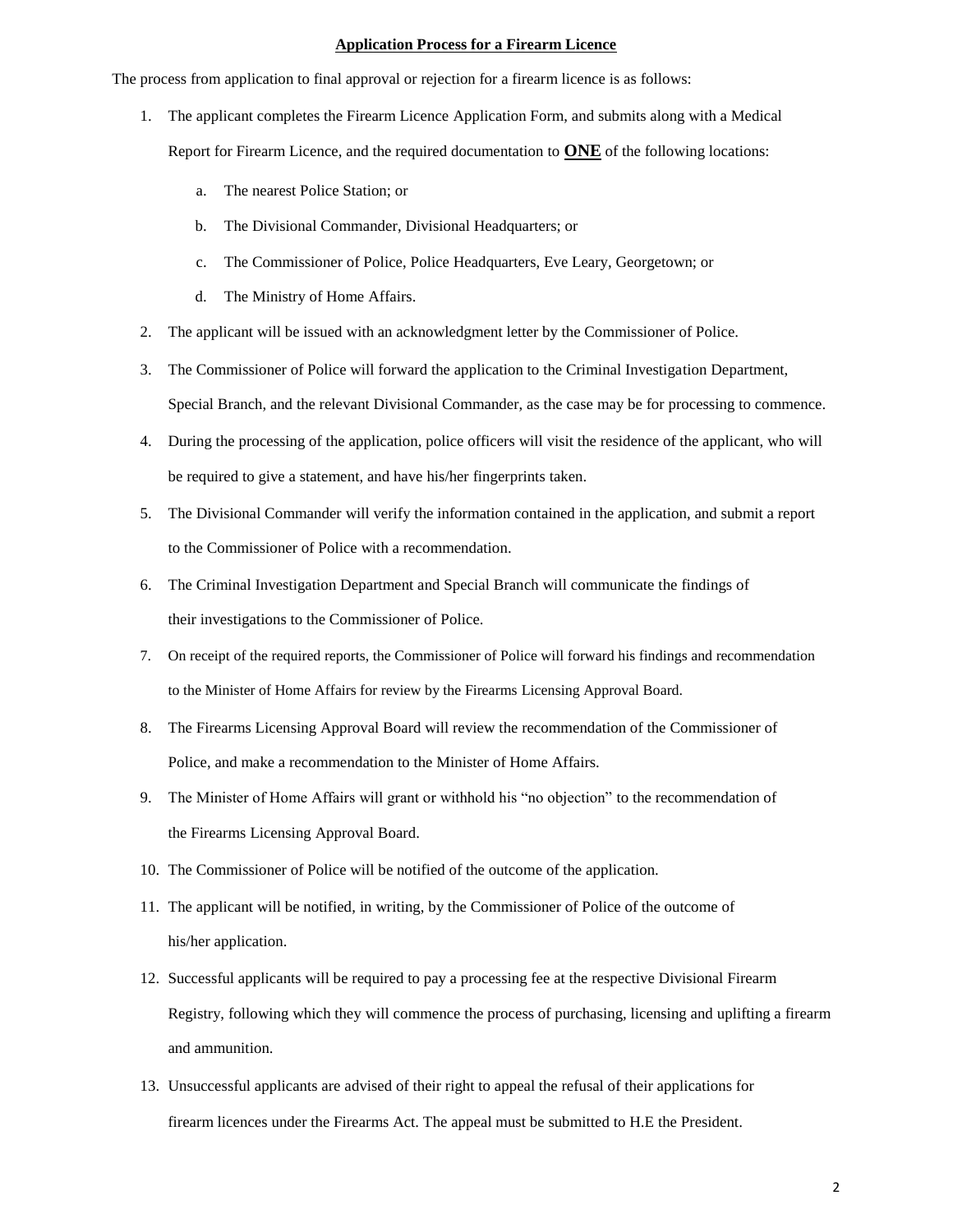| A. GENERAL INFORMATION                                         |                            |                              |                                      |  |  |
|----------------------------------------------------------------|----------------------------|------------------------------|--------------------------------------|--|--|
| Last Name:                                                     |                            | Maiden Name:                 |                                      |  |  |
| <b>First Name:</b>                                             |                            | Alias:                       |                                      |  |  |
| Middle Name:                                                   |                            |                              |                                      |  |  |
| Has your name ever been changed?                               |                            | Yes                          | No                                   |  |  |
| How was it changed?                                            |                            | Deed Poll                    | Court Order                          |  |  |
| Date of Birth: $\frac{1}{\sqrt{1-\frac{1}{2}}}$<br>yyyy/mm/dd  | Place of Birth:            |                              | Nationality:                         |  |  |
| Citizenship By:<br>Birth<br>Naturalization<br>Dual Citizenship |                            |                              |                                      |  |  |
| Sex:<br>Male                                                   | Female                     | Ethnicity:                   |                                      |  |  |
| <b>Marital Status:</b><br>Single<br>Separated                  |                            | Married<br>Widowed           | Divorced<br>Common Law               |  |  |
| <b>Immigration Status:</b>                                     | <b>Voluntary Remigrant</b> | <b>Involuntary Remigrant</b> | Not Applicable                       |  |  |
| Address:<br>Present:                                           |                            |                              |                                      |  |  |
| Tel. No.:                                                      | Cell No.:                  |                              | E-mail:                              |  |  |
| National I.D. No.:                                             | Passport No.:              |                              | TIN:                                 |  |  |
| <b>B. TYPE OF FIREARM(S) BEING REPLACED</b>                    |                            |                              |                                      |  |  |
| <b>Pistol/Revolver</b>                                         |                            | Shotgun                      | <b>Rifle</b>                         |  |  |
|                                                                |                            |                              | <b>Bolt Action</b><br>Semi-Automatic |  |  |
| .22                                                            |                            | 12 Gauge                     | .22                                  |  |  |
| .25                                                            |                            | 16 Gauge                     | .223                                 |  |  |
| .32                                                            |                            | 20 Gauge                     | .243                                 |  |  |
| $9 \text{ mm}$                                                 |                            |                              | .270                                 |  |  |
|                                                                |                            |                              |                                      |  |  |
|                                                                |                            |                              |                                      |  |  |
|                                                                |                            |                              |                                      |  |  |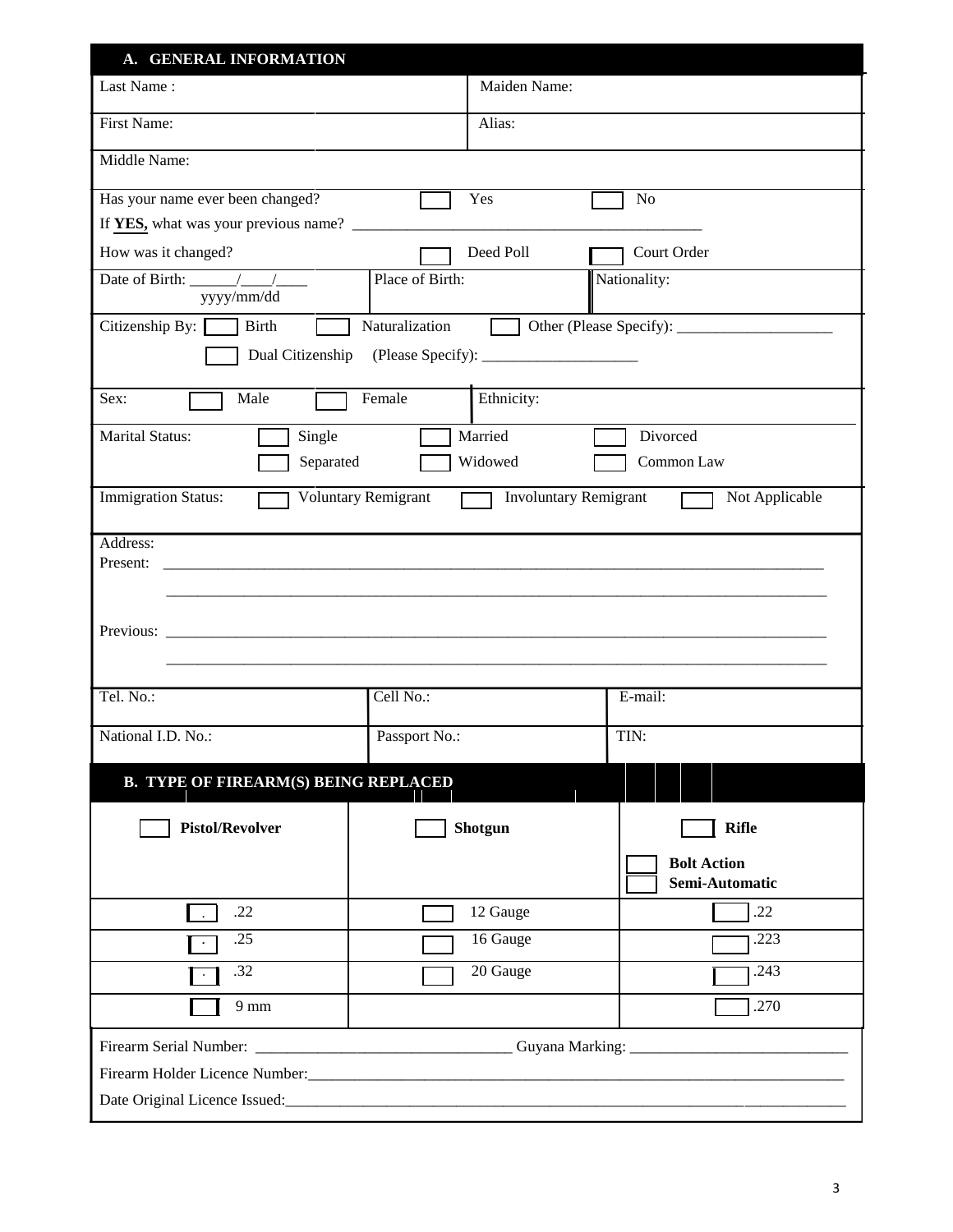| C. FIREARM BACKGROUND INFORMATION                                                                                                                 |           |                                                                                                                                                   |                             |           |                                                              |
|---------------------------------------------------------------------------------------------------------------------------------------------------|-----------|---------------------------------------------------------------------------------------------------------------------------------------------------|-----------------------------|-----------|--------------------------------------------------------------|
| Reason for replacing firearm                                                                                                                      | Lost      | Stolen                                                                                                                                            | Damaged                     | Destroyed | Other                                                        |
|                                                                                                                                                   |           |                                                                                                                                                   |                             |           |                                                              |
|                                                                                                                                                   |           |                                                                                                                                                   |                             |           |                                                              |
|                                                                                                                                                   |           |                                                                                                                                                   |                             |           |                                                              |
|                                                                                                                                                   |           |                                                                                                                                                   |                             |           |                                                              |
|                                                                                                                                                   |           |                                                                                                                                                   |                             |           |                                                              |
|                                                                                                                                                   |           |                                                                                                                                                   |                             |           |                                                              |
|                                                                                                                                                   |           |                                                                                                                                                   |                             |           |                                                              |
| D. PARTICULARS OF REFEREES (Justices of the Peace are not accepted as referees)                                                                   |           |                                                                                                                                                   |                             |           |                                                              |
| Name of Referee:                                                                                                                                  |           |                                                                                                                                                   | Name of Referee:            |           |                                                              |
|                                                                                                                                                   |           |                                                                                                                                                   |                             |           |                                                              |
|                                                                                                                                                   |           |                                                                                                                                                   |                             |           |                                                              |
|                                                                                                                                                   |           |                                                                                                                                                   |                             |           |                                                              |
| Tel. No.:                                                                                                                                         | Cell No.: |                                                                                                                                                   | Tel. No.:                   |           | Cell No.:                                                    |
| Profession or Occupation:                                                                                                                         |           |                                                                                                                                                   | Profession or Occupation:   |           |                                                              |
| Place of Employment:                                                                                                                              |           |                                                                                                                                                   | Place of Employment:        |           |                                                              |
|                                                                                                                                                   |           |                                                                                                                                                   | Name & Address of Employer: |           |                                                              |
| Name & Address of Employer:                                                                                                                       |           |                                                                                                                                                   |                             |           |                                                              |
|                                                                                                                                                   |           |                                                                                                                                                   |                             |           |                                                              |
|                                                                                                                                                   |           |                                                                                                                                                   |                             |           |                                                              |
| Signature:                                                                                                                                        |           |                                                                                                                                                   | Signature:                  |           |                                                              |
| Date:                                                                                                                                             |           |                                                                                                                                                   | Date:                       |           |                                                              |
|                                                                                                                                                   |           |                                                                                                                                                   |                             |           |                                                              |
| By signing this form, you are attesting to the fact that you<br>have known the applicant                                                          |           |                                                                                                                                                   | have known the applicant    |           | By signing this form, you are attesting to the fact that you |
| for a period of five $(5)$ years or more and that the<br>information given by the applicant is true and correct to<br>the best of your knowledge. |           | for a period of five $(5)$ years or more and that the<br>information given by the applicant is true and correct to<br>the best of your knowledge. |                             |           |                                                              |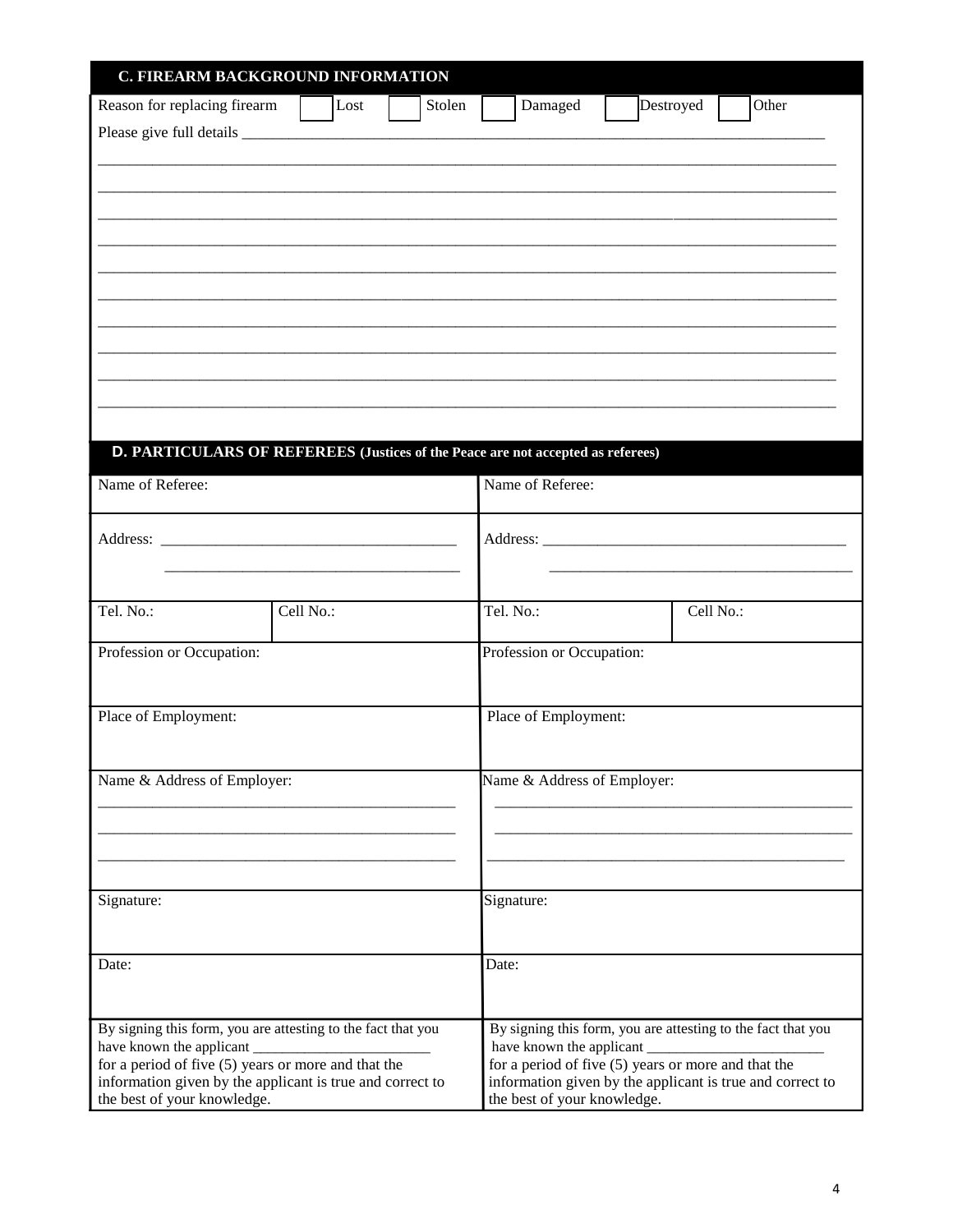| <b>E. DECLARATION</b>                                                                                                                                                                          |                        |      |  |  |  |
|------------------------------------------------------------------------------------------------------------------------------------------------------------------------------------------------|------------------------|------|--|--|--|
| I hereby declare that the information provided by me is true and correct to the best of my knowledge.                                                                                          |                        |      |  |  |  |
|                                                                                                                                                                                                |                        |      |  |  |  |
|                                                                                                                                                                                                | Signature of Applicant | Date |  |  |  |
| Person preparing this application other than applicant<br>I hereby certify that this application was prepared by me on the basis of information of which I have knowledge.                     |                        |      |  |  |  |
|                                                                                                                                                                                                | Signature              | Date |  |  |  |
| If the applicant is unable to sign, the person filling the form should sign the form and the applicant should place his right<br>thumb print in the space reserved for signature of applicant. |                        |      |  |  |  |

### FOR OFFICIAL USE ONLY (Sections F, G and H)

# **G. COP COMMENTS**

**B. A.S.U COMMISNIES**